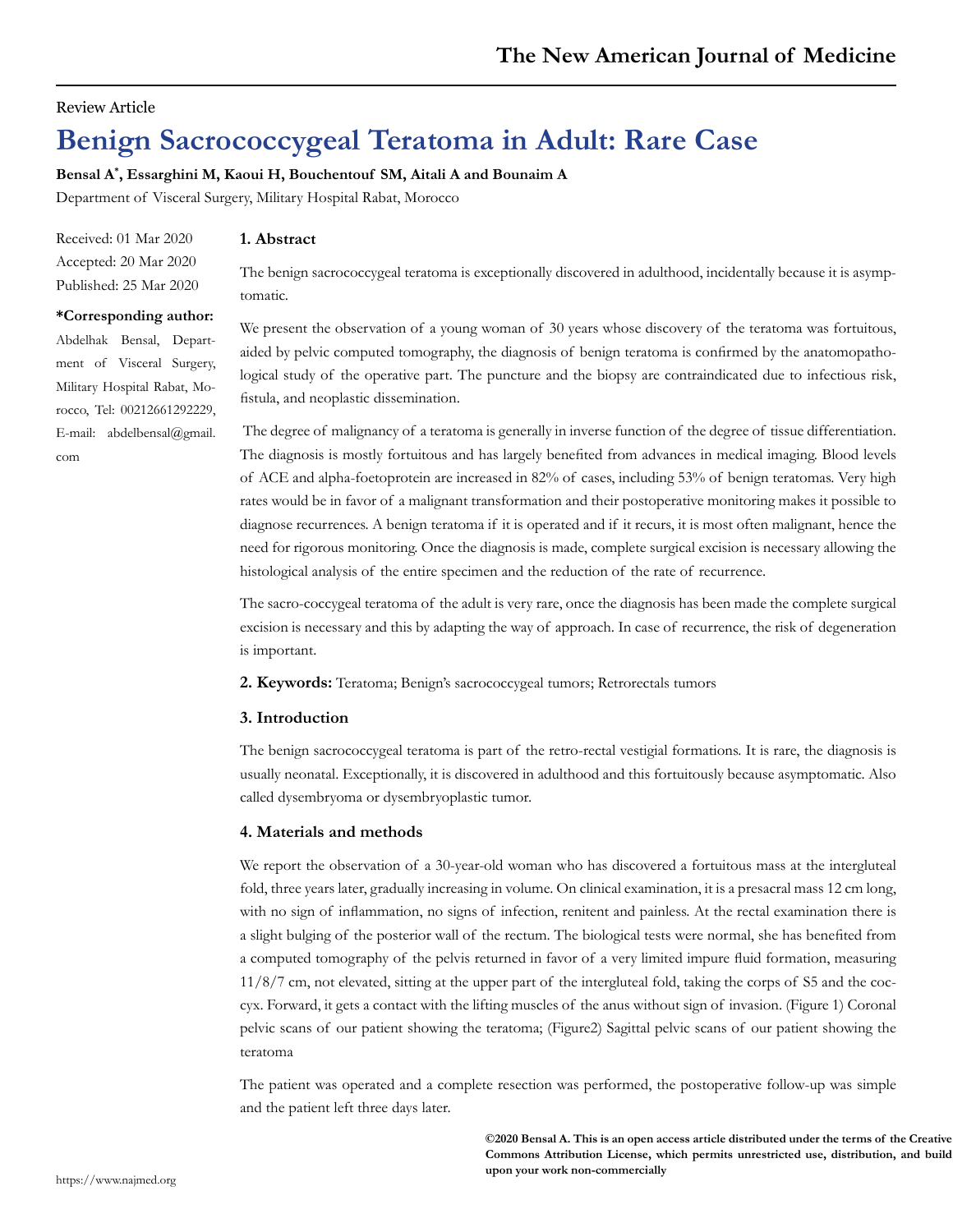The anatomopathological study of the specimen returned in favor of a mature cystic teratoma with absence of histological sign of malignant. The patient is regularly reviewed in consultation. (Figure 3) Image of the teratoma before the intervention; (Figure 4) Image of teratoma after excision.



**Figure 1:** Coronal pelvic scan of our patient showing the teratoma.



**Figure 2:** Sagittal pelvic scan of our patient showing the teratoma.



**Figure 3:** Image of the teratoma before the intervention.



**Figure 4:** Image of the teratoma after excision.

#### **5. Results and Discussion**

Retro-rectal vestigial tumors are the most common congenital tumors (three times out of four) [1]. They predominate in women with a sex ratio of 3/1 to 15/1. The average age is in the third decade [2]. Teratomas are usually found in children, especially in the neonatal period. The incidence is estimated between 1/30 000 and 1/43 000 [3,4]. They sit willingly in the gonads, retro-rectal space, mediastinum and retroperitoneum [4]; Less than one hundred cases of teratoma in adults [5,6] have been described in the literature. Sacro-coccygeal teratoma is the most common germline extra-gonadal tumor [7]. Malignant teratomas have an incidence ranging from 10 to 50% in children, with an average age of 2 years, and then decreases after the second decade to become rare in adults [8,9].

The degree of malignancy of a teratoma is generally in inverse function of the degree of tissue differentiation. We thus distinguish [1]: Mature benign teratomas: They are presented in cystic form and are of mixed epithelial and mesothelial origin [10], constituted of well differentiated tissues developed from the three primordial embryonic layers: the ectodermic tissues form the keratinized squamous epithelium, associated with pilosebaceous annexes ; The endodermal tissues constitute the respiratory or gastrointestinal epithelium; The mesodermic tissues make it possible to constitute the connective tissue, the smooth muscles, the cartilaginous and osseous tissue. Immature teratomas with intermediate malignancy: Still called "border line" require extensive histological analysis. Complete surgical excision is sufficient. The malignant teratomas: They produce embryonic tissues, more or less identifiable, most often able to develop α-fetoprotein. Tumor immaturity or regression can go as far as the production of placental tissue (choriocarcinoma) or vitelline tissue (vitelline tumor characterized by the production of hyaline globules, PAS and α-foetoprotein positive). The presence of calcifications is not an element of poor prognosis and is not synonymous with malignancy.

The diagnosis is mostly fortuitous and has benefited greatly from advances in medical imaging: ultrasound, computed tomography and magnetic resonance imaging and prenatal diagnosis, which sometimes makes it possible to detect them in utero. In our case, A pelvic computed tomography.

The blood levels of ACE and alpha-foetoprotein are increased in 82% and 53% of benign teratomas [11] it has not been assayed in our patient. Very high rates would be in favor of malignant transformation. In all cases, their postoperative monitoring allows us to diagnose recurrences [5], a benign teratoma if operated and if it recurs, it is most often malignant and hence the need for rigorous surveillance.

Puncture and biopsy are contraindicated due to infectious risk, fistu-